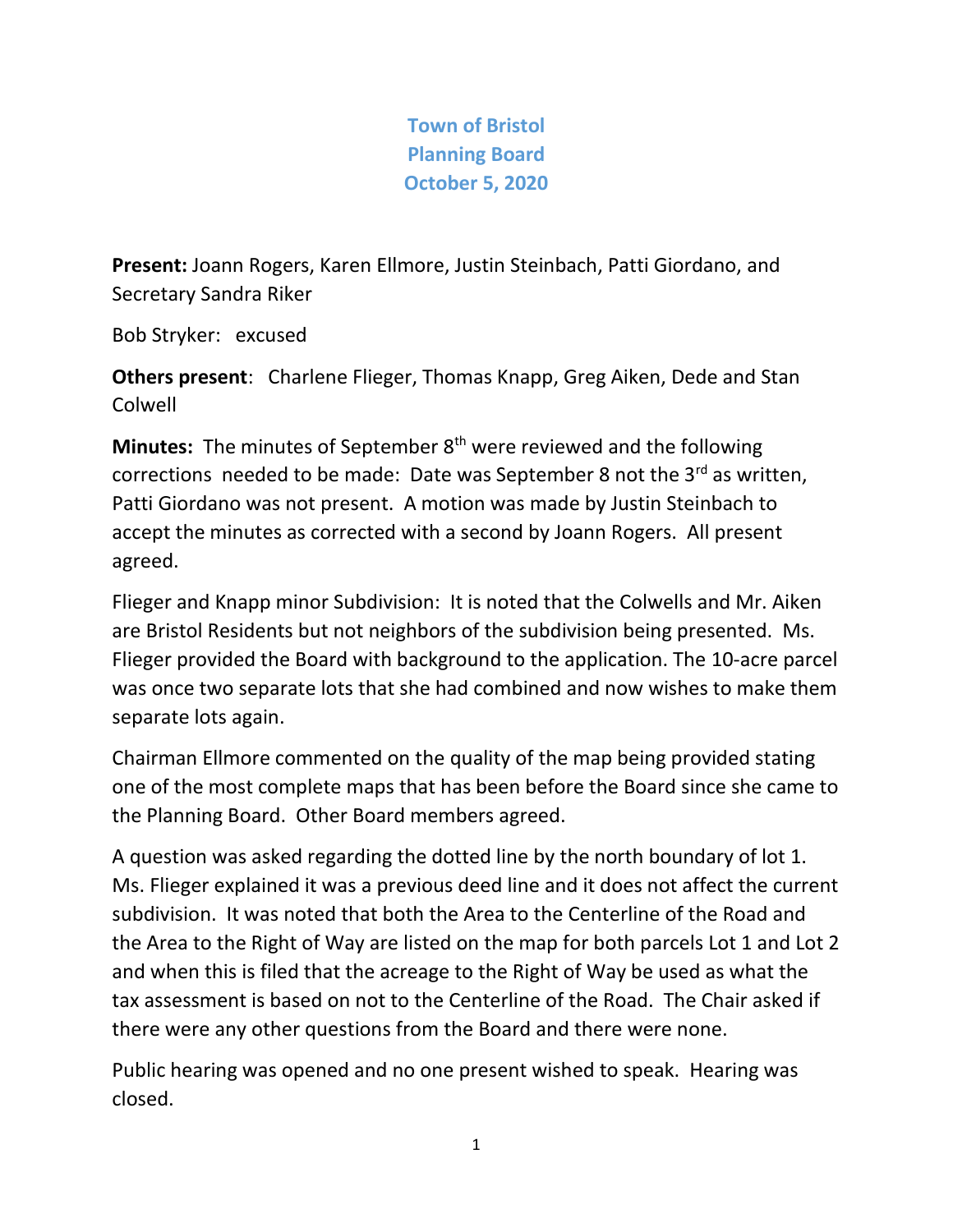SEQR was reviewed and a Negative Declaration was made with a motion by Justin Steinbach and a second by Patti Giordano. All Board members present agreed.

A motion was made by Patti Giordano to approve the two-lot subdivision of parcel #150.00-3-43.111 consisting of 10.316 acres to the R.O.W. to be divided into Lot 1 being5.477 acres and Lot 2 being 4.839 acres to the R.O.W... A second was made by Justin Steinbach and all Board members present agreed.

Dr. Bruce Gilman-Natural Resources Study for Bristol: The Board felt the Secretary did a good job of capturing the review of Dr. Gilman's study and look forward to using it when making decisions regarding future land use development. The Secretary raised the question as to what is the right way to include his study into the current Comprehensive Plan. It was agreed it will be added as an appendix to the Comp Plan. Justin agreed to update the table of contents of the comp plan to include the appendix. The secretary will double check with County Planning if it requires the Board to submit it to the OCPB for the review and will reach out to the Town Attorney if a public hearing is necessary for the Board to submit the changes to the document with the Town Board. The Secretary would also like to add it to the Town Webpage as a Stand-Alone document.

Review of Solar Law: It was agreed that both this and the discussion on Battery Storage will be postponed until a joint meeting with the ZBA can be accomplished. Tentatively set for October 20, 2020. It will be necessary to do as a hybrid meeting using Zoom as a platform. Chairman Ellmore will continue work on the decommissioning part of the document, while Chairman Snyder will be looking at setbacks using other towns around us as comparisons. Justin's thoughts will be reviewed and he is being asked to continue on with this project. The Secretary will contact Haylee Ferington of GFLRPC for more information regarding decommissioning.

Other Business: Local Law 4 of 2020 Accessory Structure regulations for construction, placement and use of Accessory Buildings with in the town of Bristol to be presented to the Town Board for public hearing at their November 13<sup>th</sup>. The Planning Board has requested a change be made to Article Six-Provisions applicable to all districts-Section IX of LL #3 of the laws of 2011; (6) by adding: